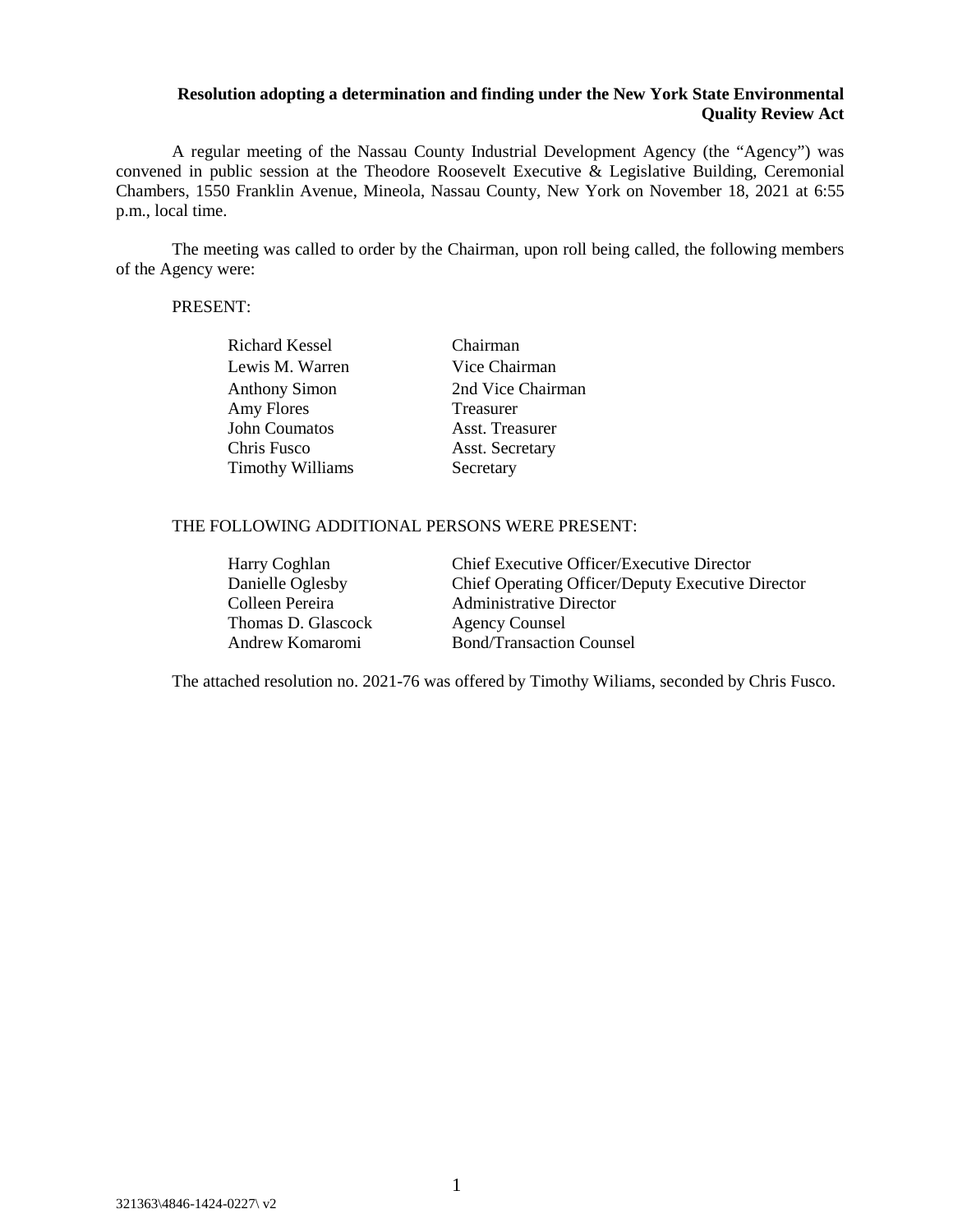Resolution No. 2021-76

#### RESOLUTION FINDING THAT AN ACTION TO UNDERTAKE THE ACQUISITION AND STRAIGHT LEASING OF A CERTAIN PROJECT FOR LUMBER ROAD ROSLYN LLC WILL NOT HAVE A SIGNIFICANT ADVERSE IMPACT ON THE ENVIRONMENT

| <b>Project Name:</b> | LUMBER ROAD ROSLYN LLC 2021                                                                                               |
|----------------------|---------------------------------------------------------------------------------------------------------------------------|
| <b>Location:</b>     | 45 Lumber Road, Village of Roslyn, Town of North Hempstead, Nassau<br>County, New York (Section: 6; Block: 53; Lot: 1031) |

#### **SEQRA Status:** Unlisted

WHEREAS, the Nassau County Industrial Development Agency (the "Agency") is authorized and empowered by the provisions of Chapter 1030 of the 1969 Laws of New York, constituting Title I of Article 18-A of the General Municipal Law, Chapter 24 of the Consolidated Laws of New York, as amended (the "Enabling Act"), and Chapter 674 of the 1975 Laws of New York, as amended, constituting Section 922 of said General Municipal Law (said Chapter and the Enabling Act being hereinafter collectively referred to as the "Act") to promote, develop, encourage and assist in the acquiring, constructing, reconstructing, improving, maintaining, equipping and furnishing of manufacturing, industrial and commercial facilities, among others, for the purpose of promoting, attracting and developing economically sound commerce and industry to advance the job opportunities, health, general prosperity and economic welfare of the people of the State of New York, to improve their prosperity and standard of living, and to prevent unemployment and economic deterioration; and

WHEREAS, to accomplish its stated purposes, the Agency is authorized and empowered under the Act to acquire, construct, reconstruct and install one or more "projects" (as defined in the Act) or to cause said projects to be acquired, constructed, reconstructed and installed and to convey said projects or to lease said projects with the obligation to purchase; and

WHEREAS, LUMBER ROAD ROSLYN LLC, a limited liability company organized and existing under the laws of the State of New York, (the "Applicant") has presented an application for financial assistance (the "Application") to the Agency, which Application requests that the Agency consider undertaking a project (the "Project") consisting of the following: (A)(1) the acquisition and retention of an interest in an approximately 1.39 acre parcel of land located at 45 Lumber Road, Village of Roslyn, Town of North Hempstead, Nassau County, New York (Section: 6; Block: 53; Lot: 1031) (the "Land"), (2) the construction of an approximately 60,000 square foot, four (4) story building (collectively, the "Building") on the Land, together with related improvements to the Land, including surface parking spaces, (3) the acquisition of certain furniture, fixtures, machinery and equipment (the "Equipment') necessary for the completion thereof (collectively, the "Project Facility"), all of the foregoing for use by the Applicant as a multi-family apartment building consisting of approximately thirty-three (33) residential rental apartment units, including six (6) affordable residential rental apartments, with three (3) such residential apartments designated at or below 80 % AMI Nassau County and three (3) such residential apartment designated at or below 120 % AMI Nassau County; (B) the granting of certain "financial assistance" (within the meaning of Section 854(14) of the General Municipal Law) with respect to the foregoing in the form of potential exemptions or partial exemptions from real property taxes, mortgage recording taxes and sales and use taxes (collectively, the "Financial Assistance"); and (C) the lease (with an obligation to purchase), license or sale of the Project Facility to the Applicant or such other entity as may be designated by the Applicant and agreed upon by the Agency; and

WHEREAS, pursuant to Article 8 of the New York Environmental Conservation Law, Chapter 43-B of the Consolidated Laws of New York, as amended and the regulations adopted pursuant thereto by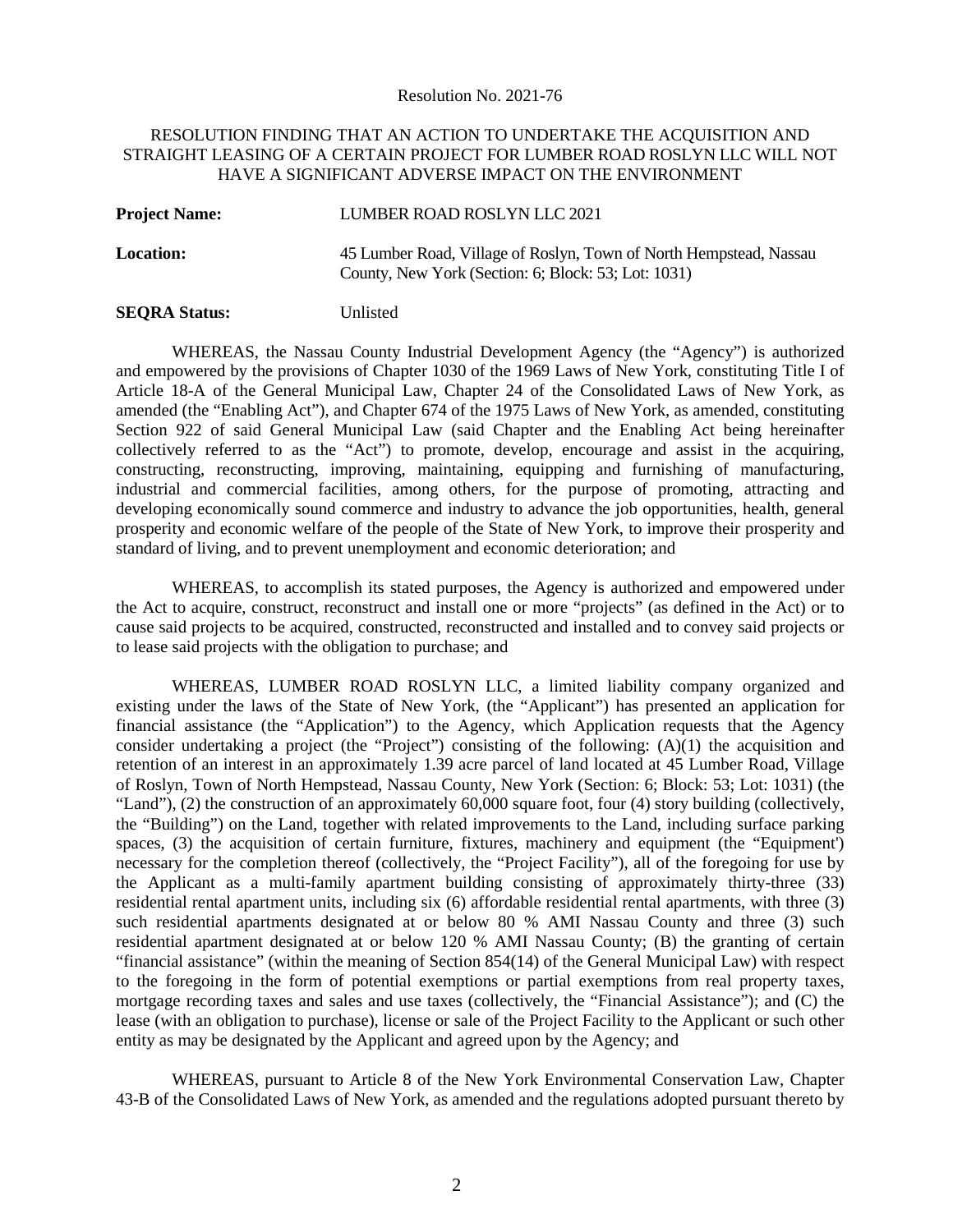the Department of Environmental Conservation of the State of New York, being 6 N.Y.C.R.R. Part 617.1, et. seq., as amended (the "Regulations" and collectively "SEQRA"), the Agency must satisfy the requirements contained in SEQRA prior to making a final determination whether to undertake the Project; and

WHEREAS, pursuant to SEQRA, to aid the Agency in determining whether the Project may have a significant adverse impact upon the environment, the Agency has completed, received and/or reviewed (1) Part 1 of a Short Environmental Assessment Form ("EAF"), dated February 4, 2021; (2) NYSDEC's Environmental Resource Mapper; (3) New York State Historic Preservation Office's Cultural Resources Mapper; (4) Resolution of the Village of Roslyn Board of Trustees, dated June 16, 2020, declaring itself the Lead Agency for SEQRA review; (5) Resolution of the Village of Roslyn Board of Trustees, dated October 20, 2020, approving the Project Facility; (6) Parts 1, 2 and 3 of Expanded Environmental Analysis, dated September 15, 2020, issuing a Negative Declaration of Environmental significance with respect to the Project Facility pursuant to SEQRA; (7) Traffic Engineering Report prepared by Mulryan Engineering, P.C., dated February 13, 2020; and (8) other relevant environmental information (collectively, 1, 2, 3, 4, 5, 6, 7 and 8 shall be referred to as the "Environmental Information"); and

WHEREAS, pursuant to SEQRA, the Agency is an involved agency in the SEQRA review of the Project, and as an involved agency is required to analyze the Project to determine whether it has the potential to have a significant adverse impact on the environment; and

### NOW, THEREFORE, BE IT RESOLVED BY THE MEMBERS OF THE NASSAU COUNTY INDUSTRIAL DEVELOPMENT AGENCY AS FOLLOWS:

Section 1. Based upon a thorough review and examination of the Environmental Information and the EAF reviewed by the Village of Roslyn Board of Trustees (the "Lead Agency") and other representations and information furnished by the Company regarding the Project Facility, the Agency determines that action relating to the acquisition, demolition, construction, equipping and operation of the Project Facility is an "Unlisted" action, as that that term is defined in Article 8 of the New York Environmental Conservation Law. An Environmental Review of the Project Facility pursuant to SEQRA was conducted by the Lead Agency and, on September 15, 2020, a negative declaration for purposes of SEQRA was adopted by the Lead Agency. The Agency concurs with the findings of the Lead Agency, and, as of the date of this resolution, determines that the action will not have a "significant effect" on the environment, and therefore, an environmental impact statement will not be required. Further, the Agency makes the following findings with respect to the Project:

- 1. Impact on Land. The Project is not anticipated to create any potentially significant adverse impacts to land resources or land use. The Project Facility is consistent with its surrounding use in downtown Roslyn and the Land was rezoned in 2010 to permit uses, such as the Project Facility. The zoning and land use classification will not change as a result of the Project and a Special Permit for the use was granted by the Lead Agency. Accordingly, the Project is not anticipated to create any potentially significant adverse impacts to land resources or land use.
- 2. Impact on Water. The property has been previously disturbed and the improvements will not physically alter, or encroach into, any existing wetland or waterbody. Although the Project site is located over the Nassau-Suffolk sole source aquifer, no activities proposed for the Project are anticipated to impact groundwater or the aquifer, nor is demolition, construction or operation of such project anticipated to expose such aquifer to the undue threat of contamination.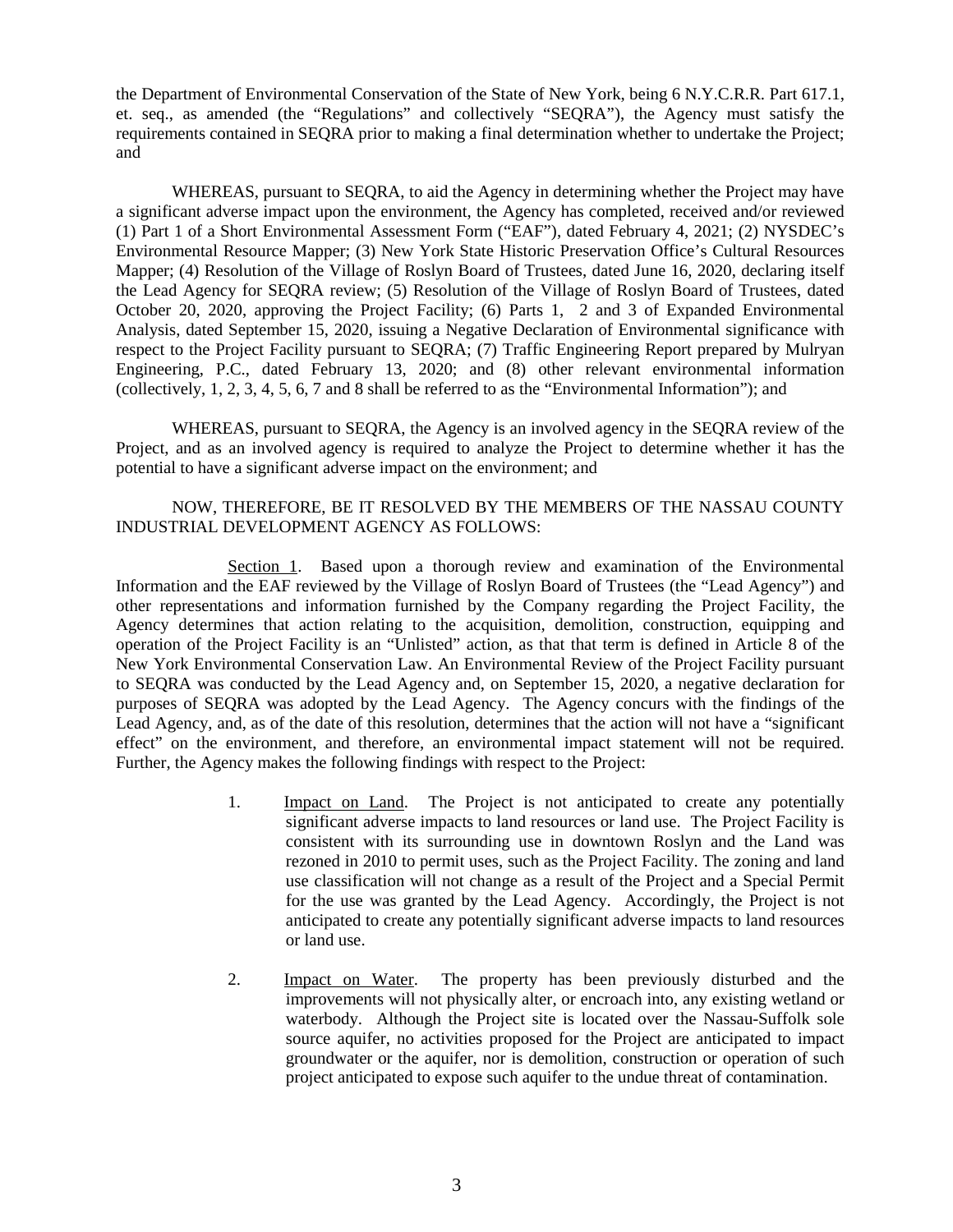- 3. Impact on Air. The Project will not be a significant source of air emissions. The Project does not entail the types of activities or operations that require the Applicant to acquire an Air Facility Permit or that are associated with a significant potential for air emissions. In addition, any increase in traffic including vehicle trips associated with the Project is not anticipated to materially impact air quality as more specifically discussed in the Transportation section below, including based on various analyses completed regarding traffic. Any potential impact on air as a result of construction activities will be minor, and temporary in nature.
- 4. Impact on Health or Safety. The EAF indicates the Land was the subject of two (2) spill reports. The New York State Department of Environmental Conservation records provided that the same have been remediated. The Project also does not entail the types of activities or operations that are associated with a significant potential for affecting public health. Accordingly, the Project will not create any significant adverse impact to public health, air, land or water resources.
- 5. Impact on Plants and Animals Including to Threatened or Endangered Species. The Land does not appear to contain any habitats of significance as it is fully developed and located in a well-developed residential and commercial area. The Proposed Action does not present the potential for removal or destruction of large quantities of vegetation or fauna; substantial interference with the movement of any resident or migratory fish or wildlife species; impacts on a significant habitat area; substantial adverse impacts on a threatened or endangered species of animal or plant, or the habitat of such a species; or other significant adverse impacts to natural resources.
- 6. Impact on Agricultural Land Resources. The Project is located in an area currently devoted to commercial / residential uses. As a result it will not involve the conversion or loss of agricultural land resources. Accordingly, the Project will not create any significant adverse impacts to agricultural land resources.
- 7. Impact on Aesthetic Resources. The Project will not be within 500 feet from any officially designated federal, state or local scenic or aesthetic resource. The property is situated in a developed commercial and residential area, as indicated with is zoned for uses consistent with the Project with is also consistent with surrounding uses. As the Lead Agency concluded that the Project Facility is consistent with its surroundings, it is not anticipated to create any significant adverse impacts to aesthetic resources.
- 8. Impact on Historic and Archeological Resources. The Agency concurs with the Lead Agency that the entire property is improved with structures and contains no historical, archeological, architectural or aesthetic resources that will be impaired by the development of the Project Facility. Accordingly, the Project will not create any significant adverse impacts to historical or archaeological resources.
- 9. Impact on Open Space and Recreation. The property on which the Project is to be located and adjacent areas around it do not comprise public open space as it is devoted to commercial and residential uses. Further, the density of the Project Facility is not anticipated to create an adverse impact of local parkland.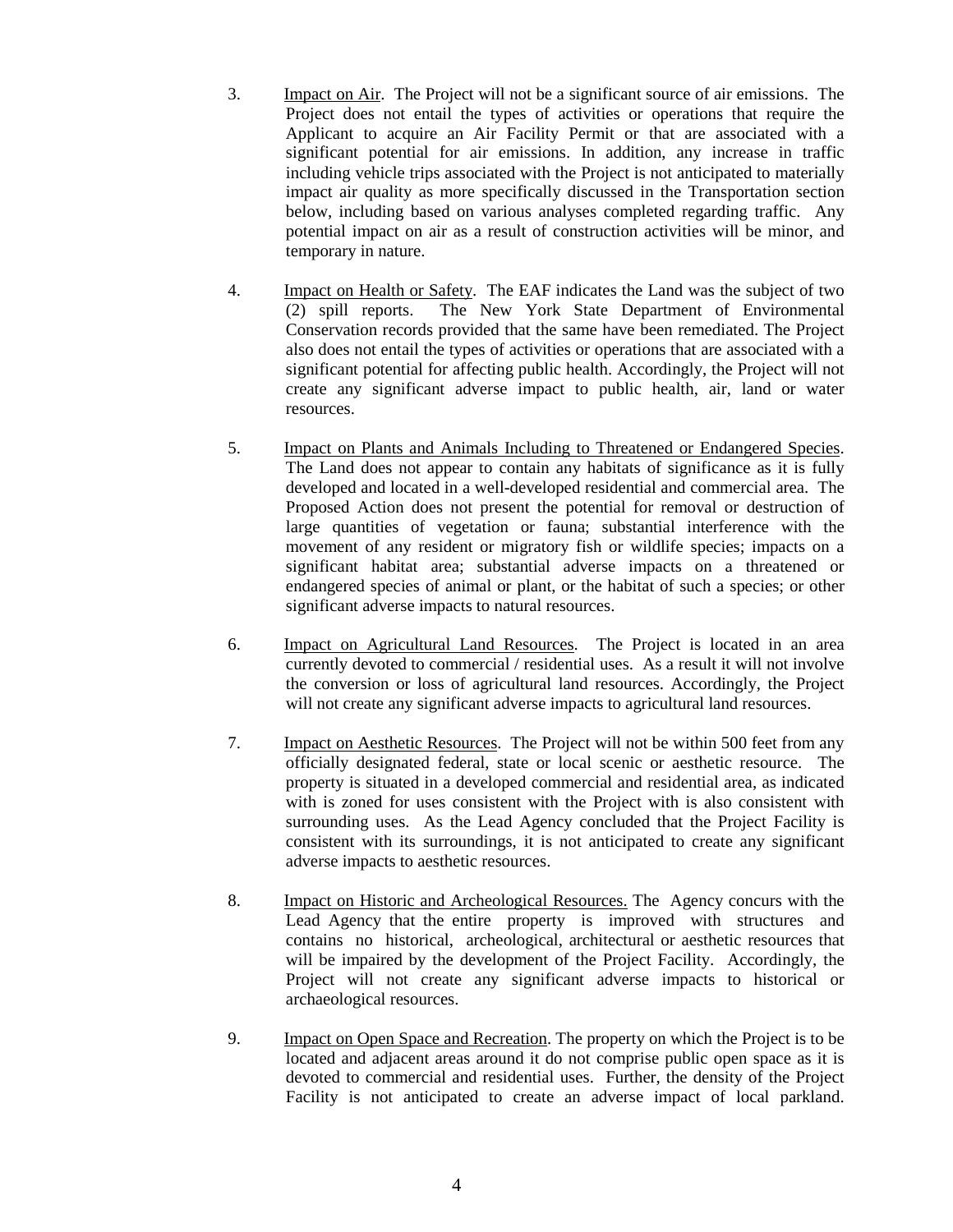Accordingly, the Project will not create any significant adverse impacts to open space or recreational resources.

- 10. Impact on Critical Environmental Areas. The property on which the Project is to be developed is not located in or substantially contiguous to any Critical Environmental Area ("CEA") based on a review of the EAF Mapper associated with such property. Accordingly, the Project will not create any significant adverse impacts to any CEA.
- 11. Impact on Transportation. The Project will not result in a substantial increase in traffic above capacity of current traffic infrastructure, nor is it expected to generate substantial new demand for transportation facilities or services/infrastructure. The Traffic Engineering Report prepared by Mulryan Engineering, P.C., dated February 13, 2020, provides that the Project Facility "will not have an adverse impact on the surrounding roadway network. Further, the Lead Agency determined that that the Project Facility is not anticipated to have any impact on the level of service on the surrounding roadway network as compared to other permitted uses at the Land. Any impacts to transportation from construction activities associated with the Project will be minor and temporary in nature. Further, the Lead Agency concluded that the Project Facility provides convenient pedestrian access to the downtown. Accordingly, it is not anticipated that that Project will create any significant adverse impacts to transportation.
- 12. Impact on Energy. The Project may result in an increase in energy usage, however, existing utilities serve the area where the Project will be developed and are anticipated to have adequate capacity to serve it. As a result, the Project will not create any significant adverse impacts to energy.
- 13. Impact on Noise and Odor and Impacts from Light. The Project is not expected to materially increase ambient noise levels or to create odors of consequence particularly in light of such project setting including the Project site location. As a result, it is not anticipated that operation of the Project will result in undue noise impacts. Further, any impacts to noise and/or odor from construction activities will be minor, and temporary in nature. In addition, any such noise from construction will be undertaken during work hours and as such is not anticipated to be significant. Accordingly, the Project will not create any significant adverse impacts to noise or odors.
- 14. Impact on Growth and Character of the Community and Neighborhood. The Lead Agency concluded that the Project Facility will be consistent with other multifamily residential improvements in the surrounding area. Further, the use was determined to be in conformance with the Village's Comprehensive Master Plan District. Accordingly, the Project is not anticipated to create any significant adverse impacts to the growth or character of the community.

#### NOW THEREFORE BE IT FURTHER RESOLVED:

Section 2. Based on the foregoing, the Agency finds that the Project will not have any significant adverse impact on the environment in accordance with the New York State Environmental Quality Review Act, Article 8 of the New York Environmental Conservation Law and, in particular, pursuant to the criteria set forth at 6 NYCRR §617.7(b)-(c) of the SEQRA regulations and as such, no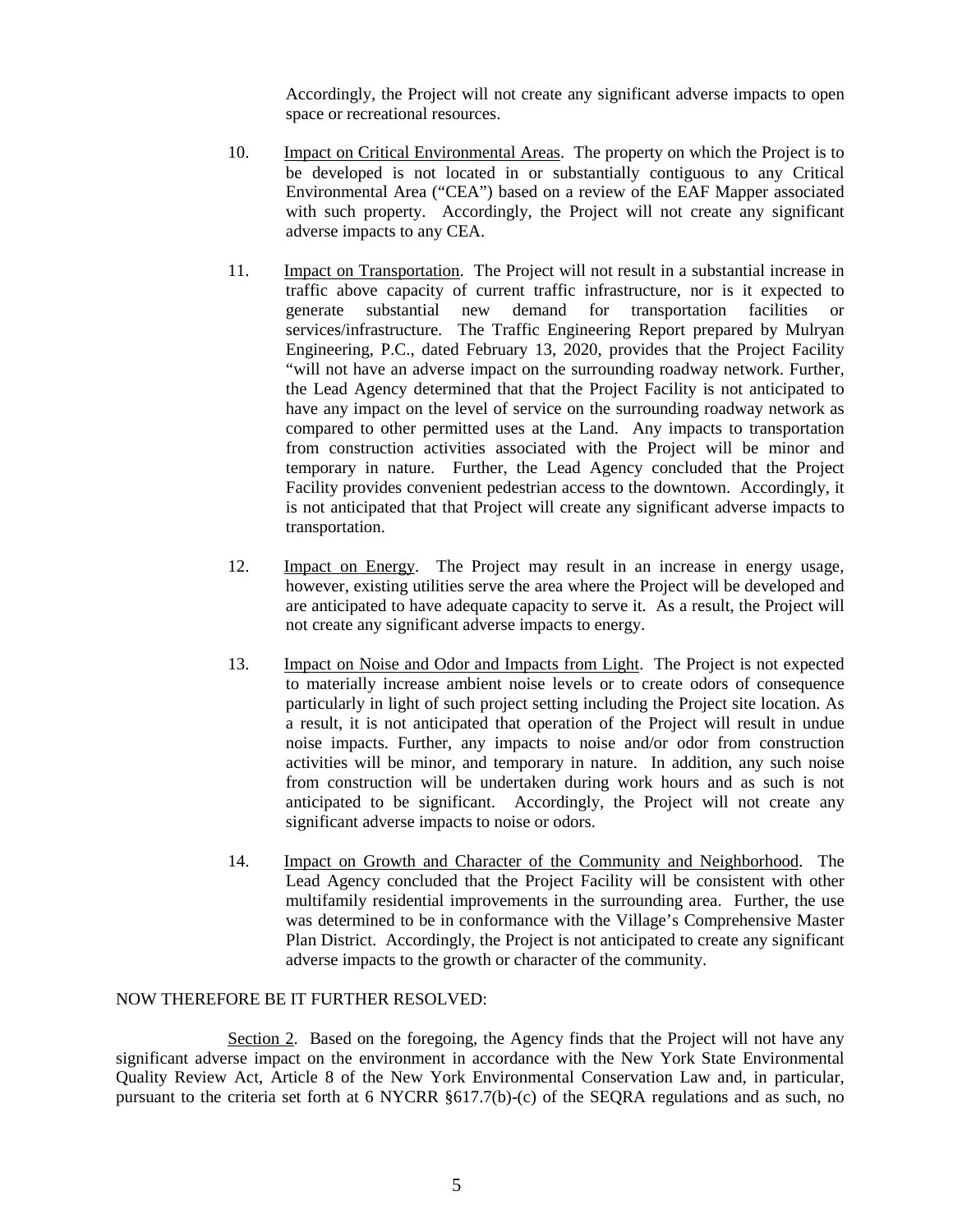environmental impact statement shall be prepared. This determination constitutes a negative declaration for the purposes of SEQRA.

Section 3. The Chairman, the Vice Chairman, the Executive Director and the Administrative Director of the Agency are hereby further authorized on behalf of the Agency, or acting together or individually, to distribute copies of this Resolution to the Applicant and to do such further things or perform such acts as may be necessary or convenient to implement the provisions of this Resolution.

Section 4. This Resolution shall take effect immediately.

The question of the adoption of the foregoing Resolution was duly put to a vote on roll call, which resulted as follows:

| <b>Richard Kessel</b>   | <b>VOTING</b> | AYE        |
|-------------------------|---------------|------------|
| Lewis M. Warren         | <b>VOTING</b> | <b>AYE</b> |
| <b>Anthony Simon</b>    | <b>VOTING</b> | AYE        |
| <b>Timothy Williams</b> | <b>VOTING</b> | AYE        |
| Chris Fusco             | <b>VOTING</b> | <b>AYE</b> |
| Amy Flores              | <b>VOTING</b> | AYE        |
| <b>John Coumatos</b>    | <b>VOTING</b> | <b>AYE</b> |

The foregoing Resolution was thereupon declared duly adopted.